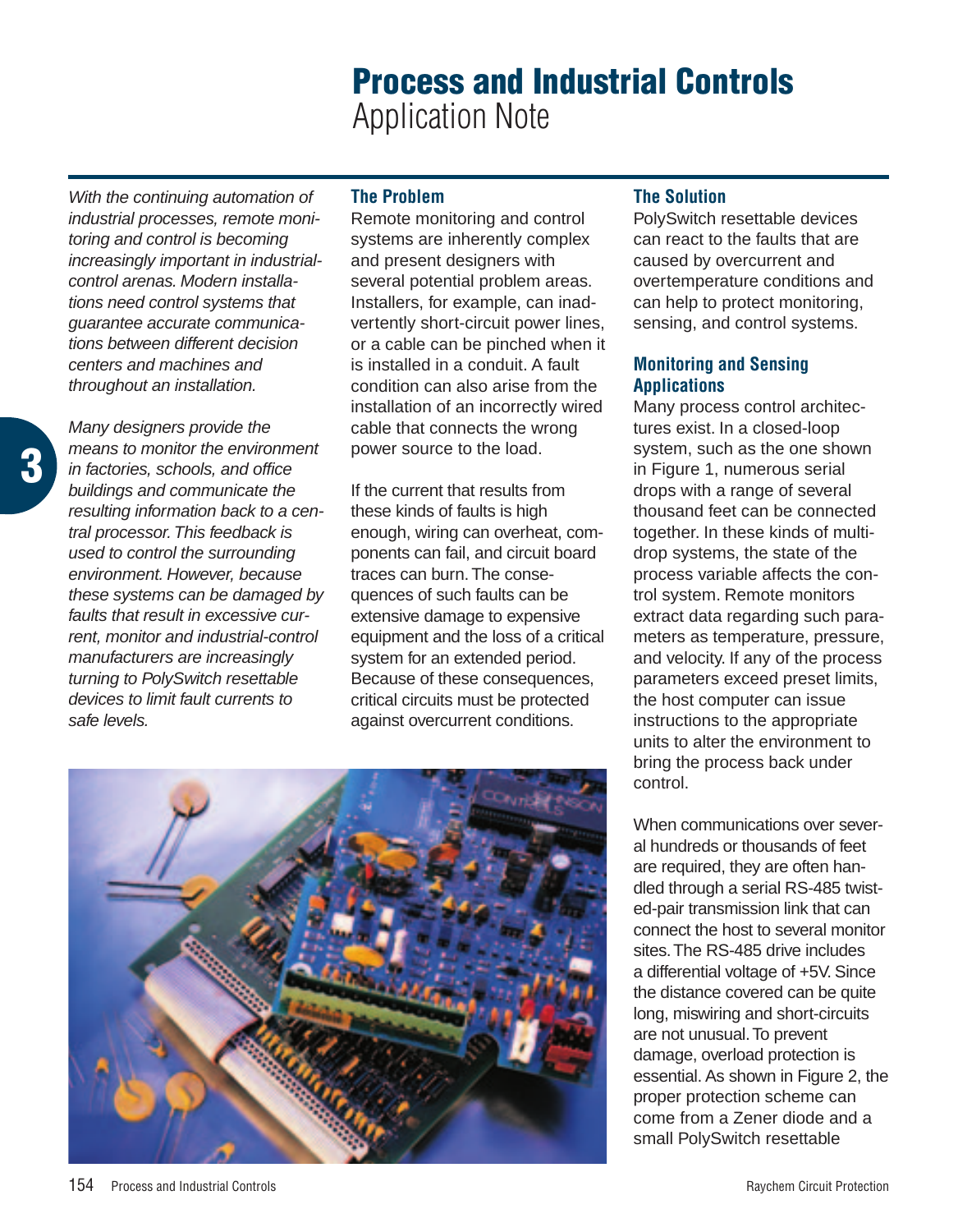device such as an RXE010 device. Circuit protection would be placed immediately after the interface to the printed circuit board before the transceiver for the twisted pair.

An additional benefit to using a PolySwitch device in this configuration is the ability to downsize other protection devices, such as the Zener diode in this case. A transorb or Zener diode acting





#### **Sensors and Controls**

**3**

as a voltage clamp on a 5V signal line protects the circuit by creating a very low resistance path to ground if the voltage on the protected line exceeds its breakdown voltage. However, since significant current can flow through the device, it must be large enough to handle the maximum anticipated current flow under worst-case conditions. If a PolySwitch resettable device is used to limit the current that flows through the clamping device, the device will not have to dissipate as much power and therefore can be much smaller and less expensive.

In other types of industrial monitoring applications, such as environmental control, many times it is necessary to provide communication between sensors and a microcontroller. A typical block diagram, Figure 3, describes this data acquisition architecture. Numerous sensors can be located throughout the building.

These sensors can be of three types: voltage, current, and temperature. The devices will feed back information through an operational amplifier, then to an analog-to-digital converter, where the microcontroller will read the input. If the input is not within a specified or acceptable range, the microcontroller can instruct the control circuitry as required. Should an overcurrent condition occur, damage could result to the op-amp, the analog-to-digital converter, the circuit traces, or even the microcontroller itself.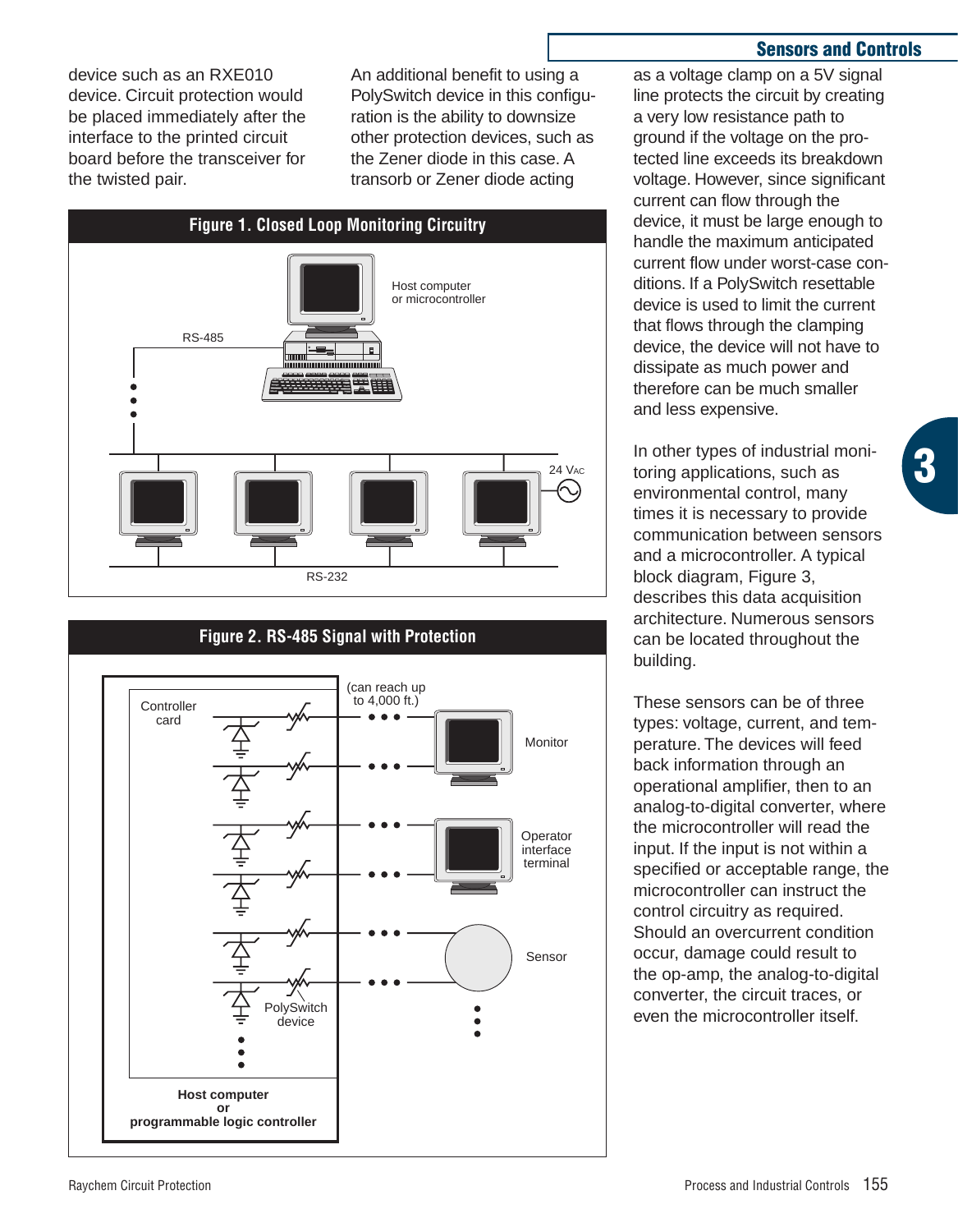





A protection scheme is also noted in Figure 4. Since these sensor lines can cover long distances, they are typically found in the same conduit with other voltages. If an overvoltage situation should occur, and the rail voltage of the op-amp is exceeded, the overvoltage device will immediately break down. The PolySwitch device will then trip if the fault is prolonged, helping to protect the circuitry, including the overvoltage device.

Other types of microcontroller/ sensor configurations are popular. In a second example, the sensor feedback is read by the change in voltage across a 250 to 300Ω series resistor. In this system, the microcontroller will monitor this change in voltage, and if the range is exceeded in any way, the microcontroller will instruct the control circuitry to make appropriate adjustments.

The use of the resistor is one potential solution to protect against damage from these faults. Since the microcontroller has to read small changes in voltage, the resistor has to be very precise.The power rating of the resistor must also be robust enough to sink any anticipated fault that may occur. Whether the designer chooses a thick-film or wire-wound resistor, the size will be quite large. A ceramic resistor can typically dissipate about 4W per square inch. If a resistor is used to dissipate the energy from a fault, the result is a much larger protection device when compared to a PolySwitch resettable device.The designer is also faced with constant power dissipation.The cost of such a resistor may also be an issue.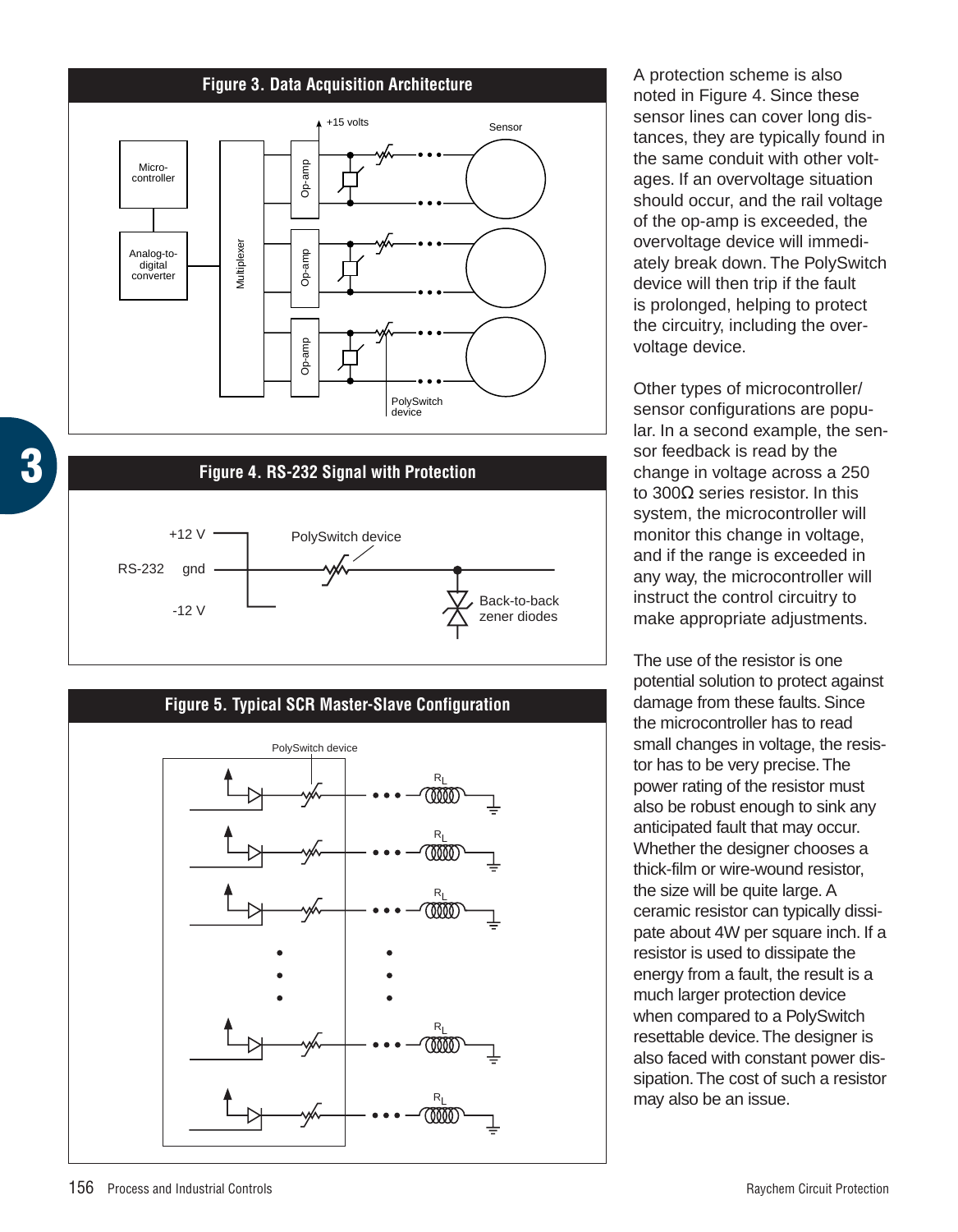#### **Sensors and Controls**

**3**

If the microcontroller is required to scan numerous sensors in this design, scan time and resolution become critical. In some applications, a complete scan may take nearly 1.0 second to run a complete check. If a fault occurs and the microcontroller does not see it in time, damage will occur to the circuit. A PolySwitch device in this application can react to the fault and help to protect the circuit from damage. This also frees up the channel of the microcontroller to perform more useful operations in the system.

It is not uncommon in a given process control architecture to change the range for the process variables. This can be accomplished by downloading the parameters to the monitors through the RS-232 connection. The RS-232 link is also used to verify calibration between the monitor and the host. Either application requires the use of external equipment to the host's RS-232 port. The RS-232 drive includes a low-current ±12V signal. If an incorrectly wired cable is used or pins are accidentally shorted, damage can quickly occur. A strategy similar to that used for the RS-485 port can also be used for the RS-232 port, but it requires the use of back-to-back Zener diodes to accommodate the drive voltage, as shown in Figure 4.

The monitors themselves also pose potential problems. Many are powered by a 24V source, as shown in Figure 1. Should the power connections be miswired and inadvertently directed onto low-voltage signal lines, significant damage can result. A PolySwitch resettable device in series with the secondary side of

the power supply can help to protect against this damage.

## **Control Circuits**

When a process variable is out of its specified range, the host can instruct control circuits to correct the problem. The host does this by turning a motor on, energizing a solenoid, closing a valve, or taking some other appropriate action. Each action, however, requires some type of switching. Today, most switching is solid-state and often performed by a silicon-controlled rectifier (SCR). An SCR is a diode that normally does not conduct in either direction, but can be turned on in the forward direction by the application of a low-voltage control signal to its gate (Figure 5 is a typical SCR master-slave configuration). Although a robust device, if the SCR is incorrectly wired or if connected to a malfunctioning load, it can overheat and fail. A Poly-Switch device

which trips before the SCR on the board fails eliminates the need to replace the SCR. Now, only service of the load is required and the control card can stay functional.

Electromechanical relays are still used in some process control equipment but they are not immune from potentially damaging overcurrent faults. For example, if the load out in the field fails or shorts, excessive current will flow through the contacts causing them to weld shut and fail short.This relay failure will result in significant system down-time until the relay on the card, along with any other damaged components, are replaced. A PolySwitch device in series with the relay contacts helps protect against the damage that can occur, Figure 6. The PolySwitch in its high-resistance state helps protect the contacts until the load is repaired.